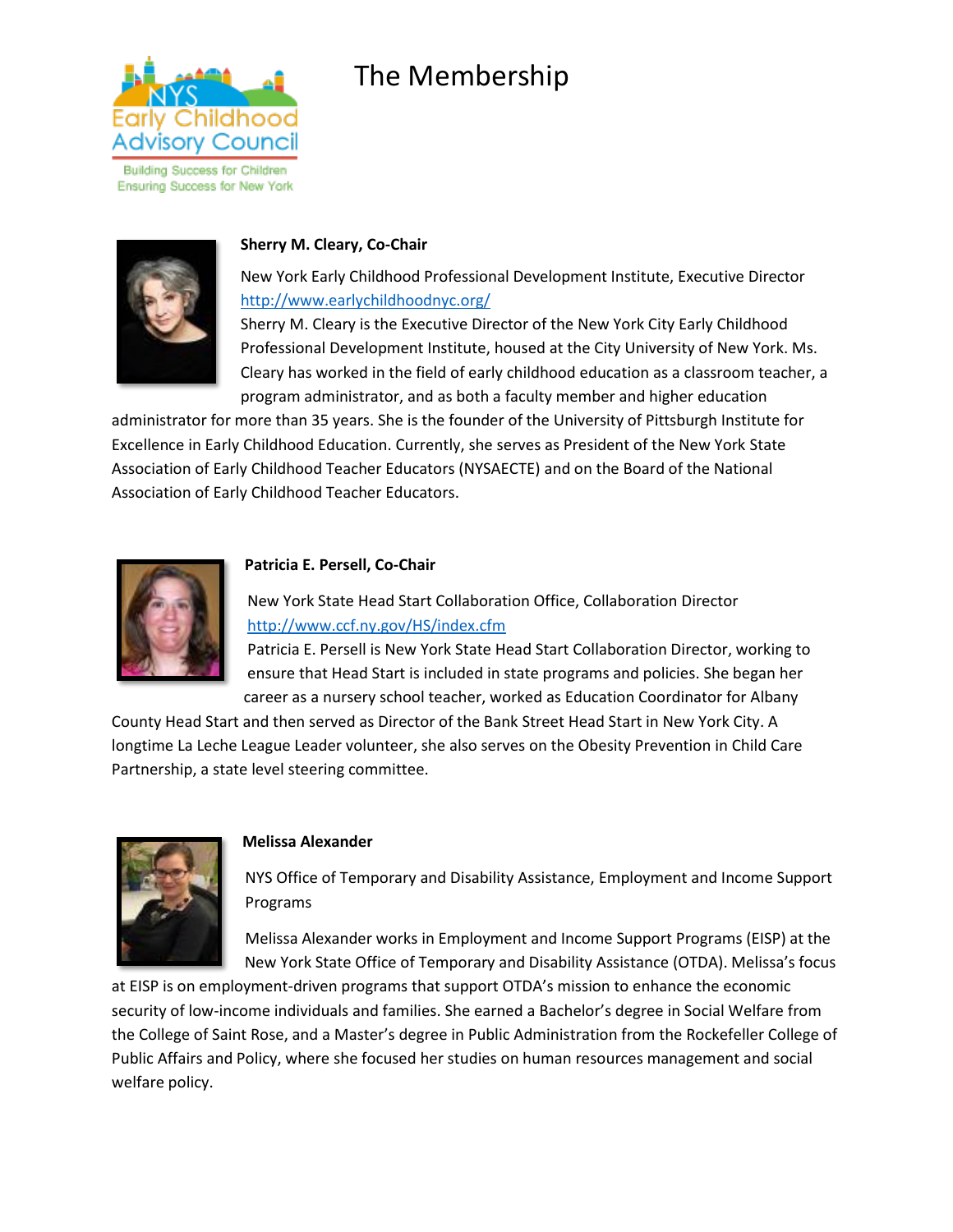

**Building Success for Children Ensuring Success for New York** 



#### **Fred Arcuri**

Community Development Specialist, Corning Incorporated

Fred Arcuri has spent the last 15 years in economic and community development, the first three in public service, while at the CIty of Utica, New York, then at a regional economic development agency headquartered in Rome, New York, and now is employed by Corning Community Engagement. Since coming to Corning Incorporated, Fred has focused primarily on child care, workforce development, and

community education. Fred is registered to practice law in the State of New York, and is a graduate of Villanova Law School, and before that, the University of Vermont.

## **Melodie Baker,**

Just Equations, National Policy Director

Rockefeller Institute of Government, Early Childhood Fellow Raising New York, Co-Chair

Melodie Baker is the National Policy Director at Just Equations where she works to advance the role of math education in promoting equity through national partnerships and policy initiatives. Melodie is also the early childhood fellow for Rockefeller Institute of Government's partnership with New York States' First 1000 Days on Medicaid Initiative. A nationally recognized education leader and advocate, Baker has devoted her career to expanding opportunities for children and families. She has chaired various national, and state-wide initiatives, including the Coalition for Community Schools and Raising New York, and was recently tapped to serve on New York's *Reimagining Education Advisory Council* to devise strategies for re-opening schools amid the COVID-19 pandemic. Prior to joining Just Equations in 2020, she was Director of Education for the United Way in Buffalo, New York. Melodie earned her Bachelor's in Public Relations from Buffalo State College, a Master's in Executive Leadership and Change from Daemen College and is finishing a PhD in Educational Psychology and Quantitative Methods at SUNY Buffalo.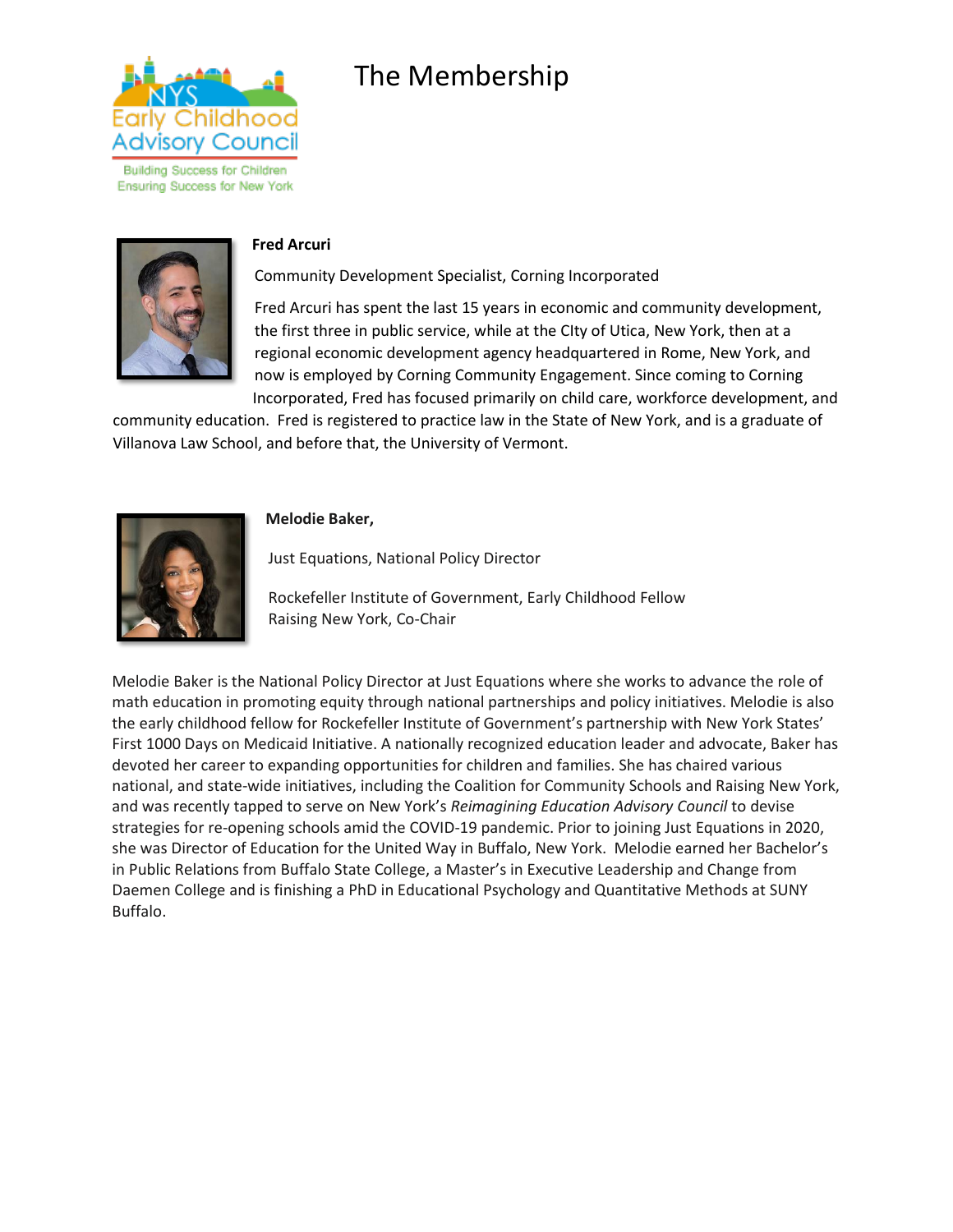

**Building Success for Children Ensuring Success for New York** 



## **Laurie Black**

Early Childhood Alliance, Onondaga

Laurie Black is the Director of the Early Childhood Alliance (ECA), a cross-sector collaborative working to improve school readiness throughout Onondaga County, NY. Laurie worked with local leadership to create the Early Childhood Alliance in

2015 and became the organization's first Director in 2016. Prior to the ECA, Laurie worked for fourteen years for SYRACUSE 20/20, a unique civic Board working to improve the quality of life in Syracuse and throughout the region. She has worked for the New York State Assembly and the Maryland General Assembly. Laurie did her undergraduate work at Bucknell University and received her Master's in Public Administration from the Maxwell School at Syracuse University.



## **Evelyn Blanck**

New York Center for Child Development, Associate Executive Director [http://www.nyccd.org](http://www.nyccd.org/)

Evelyn Blanck is the Associate Executive Director of the New York Center for Child Development and Program Director for the Early Childhood Mental Health Consultation and Treatment Program. She is Co-President of the New York Zero to

Three Network and Chair of the New York City Early Childhood Mental Health Strategic Work Group, an advisory committee to the New York City Department of Health and Mental Hygiene. Evelyn has focused much of her work on the integration of mental health in education, primary care and all child serving systems. She has a New York City mayoral appointment to the Community Services Board Subcommittee on Mental Retardation and Developmental Disabilities.



#### **Kate Breslin**

Schuyler Center for Analysis and Advocacy, President & CEO [http://www.scaany.org](http://www.scaany.org/)

Kate Breslin is the President & CEO of the Schuyler Center for Analysis and Advocacy, a statewide nonprofit organization working to shape policies to improve health and human services in New York State. Kate has spent her career working for policy solutions that improve the lives of low-income and vulnerable people. She serves on the Capital Region Advisory Committee for the Health Insurance Exchange; Medicaid Evidence-Based Benefit Review Workgroup; and Behavioral Health Services Workgroup. She helps lead several statewide coalitions, including Winning Beginning NY; Medicaid Matters New York; Health Care for All New York; and the New York State Coalition for Adult Home Reform.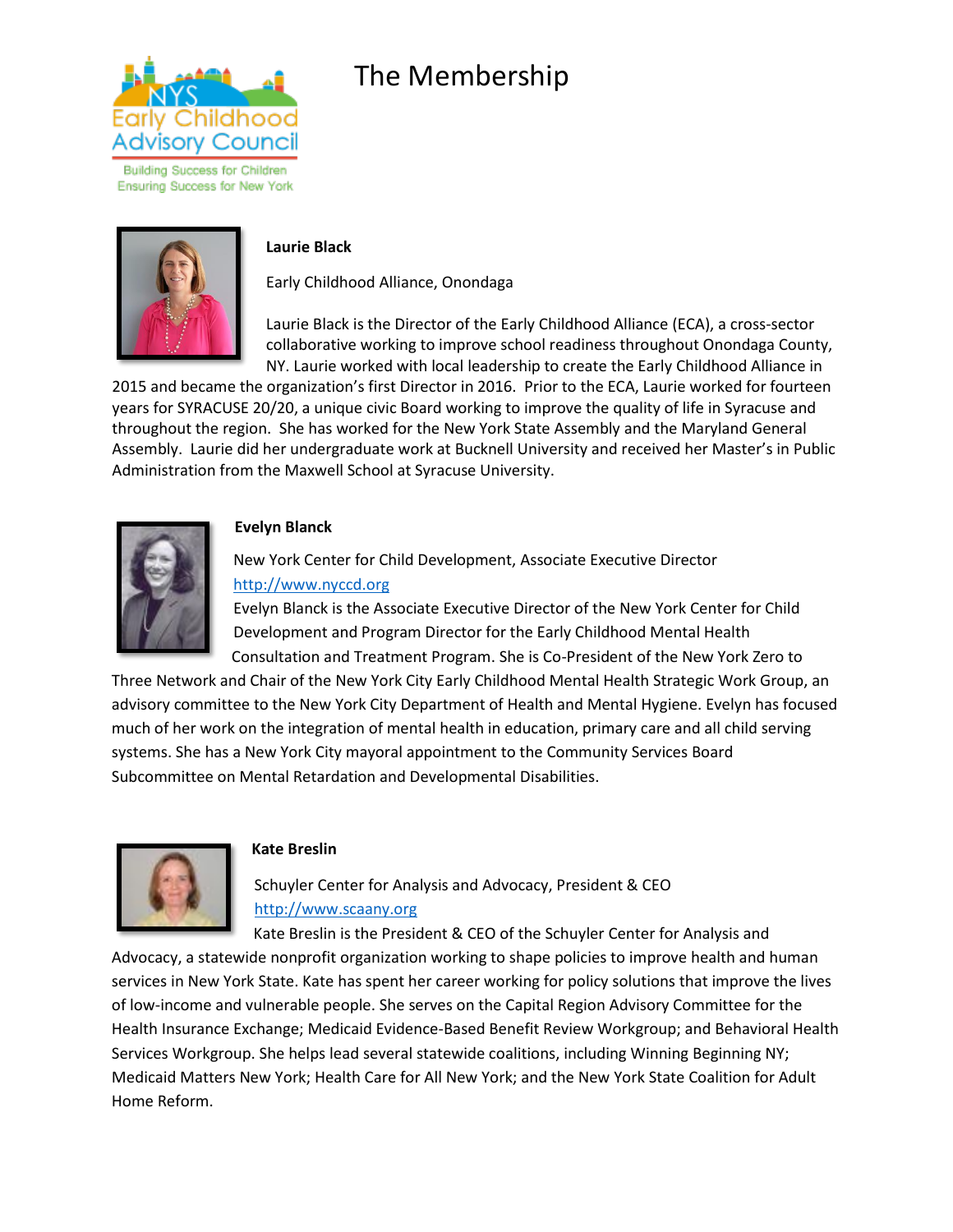

**Building Success for Children Ensuring Success for New York** 



### **Bonnie Catlin, LCSW**

New York State Office of Mental Health Office of Prevention and Health Initiatives Director for Strategic Clinical Solutions

Since her arrival at OMH, Bonnie has pioneered prevention efforts, first as the Director for Strategic Clinical Solutions within the Division for Integrated Community Services for Children & Families, and now in the newly created Office for Prevention and Health Initiatives (OPHI). Her leadership on child and family prevention, infant and early childhood mental health, integration with primary care, cross system collaboration, and school-community partnership has helped move the dial on the social emotional wellness of children and families and helped lay the groundwork for OPHI. She has a knowledge base and wealth of experience in children's mental health, early childhood services, and Systems of Care. Prior to her tenure at OMH, she worked for nearly 20 years in county government. Having served as an Intensive Case Manager, Children's Single Point of Access (SPOA) Coordinator, and the Clinical Director, she has a deep understanding of the children's service delivery system and insights into how to continue to improve it.



## **Kelvin Chan** PhD, MTS, MPH

Early Childhood, Robin Hood Foundation, Managing Director

## [www.robinhood.org](http://www.robinhood.org/)

Kelvin Chan, Ph.D., is the Managing Director of Early Childhood at Robin Hood. He leads the Foundation's ambitious efforts to optimize birth outcomes,

maternal health and early childhood development. Dr. Chan's portfolio includes the Fund for Early Learning, one of the nation's largest philanthropic funds focused on optimizing brain development in infants and toddlers. Before joining Robin Hood, Dr. Chan was the director of early childhood development at the New York City Health Department. Dr. Chan's undergraduate, master's and doctoral training in public health are from Brown, Columbia and Cambridge Universities, respectively. He also holds a master's degree in comparative world religions from Harvard University. Dr. Chan is also a member of the Board of Directors of Child Care Aware of America [\(www.childcareaware.org\)](http://www.childcareaware.org/).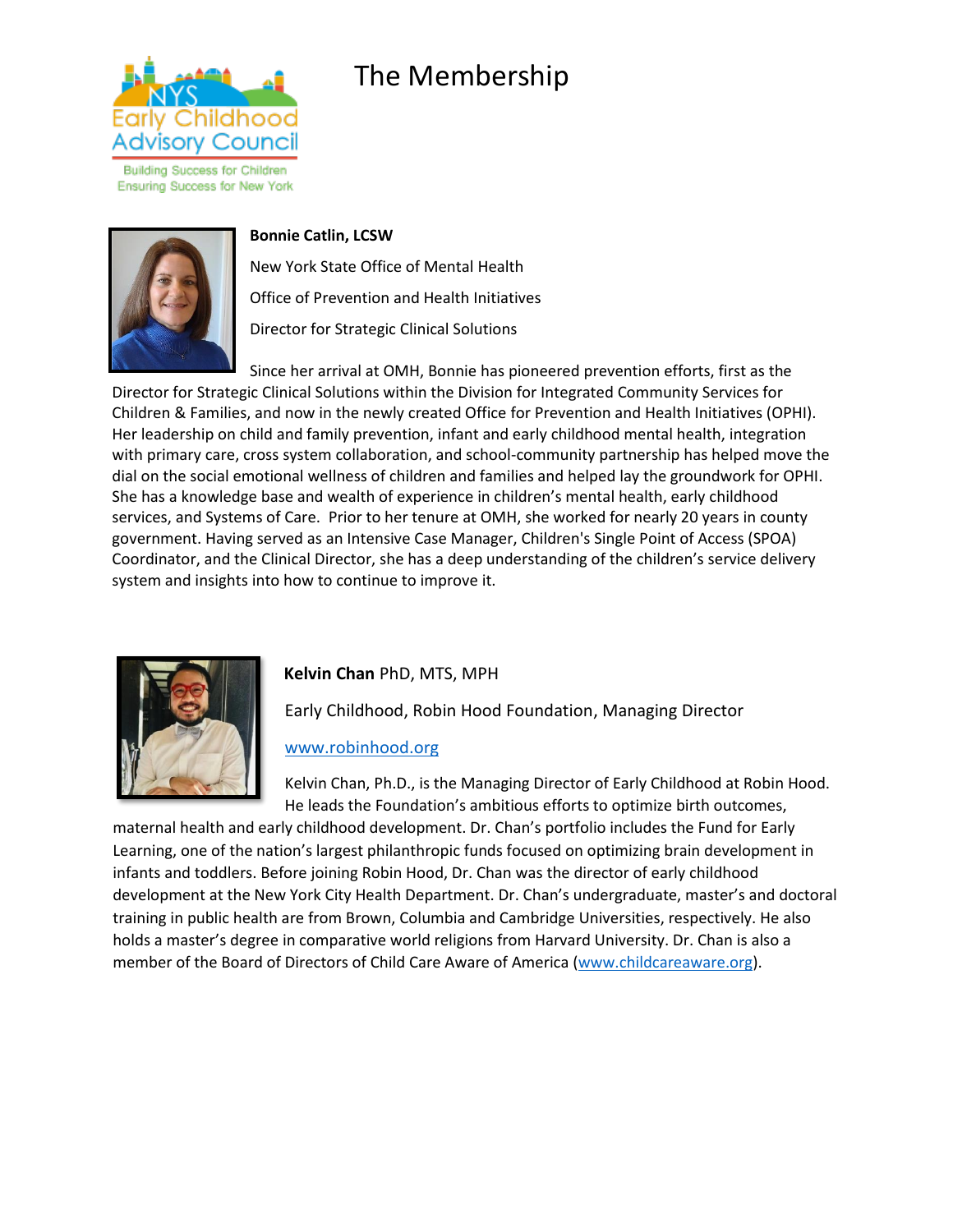

**Building Success for Children Ensuring Success for New York** 



## **Meredith Chimento**

Early Care and Learning Council, Executive Director [http://www.earlycareandlearning.org](http://www.earlycareandlearning.org/)

Meredith Chimento is the Executive Director of the Early Care and Learning Council (ECLC). Meredith began her career as a Community Education Peace Corps Volunteer in the Dominican Republic, followed by many years at the Capital District YMCA. Prior

to ECLC Meredith worked for the United Way of the Greater Capital Region focusing on ways to change community conditions specific to basic needs, education, income and health.



## **Philip Cleary**

North Syracuse Central School District, Special Education Teacher <http://nscsd.org/webpages/pcleary/>

Phil Cleary represents New York State United Teachers (NYSUT). Phil is a career classroom teacher working at the North Syracuse Early Education Program (4410) in

North Syracuse. Phil also serves as NYSUT's political action coordinator for education and social justice in Central New York.



## **Pedro Cordero**

Goddard Riverside Community Center, Director of Child Development Services [http://www.goddard.org](http://www.goddard.org/)

Pedro Cordero is currently the Systems Specialist for the Region II Office of Head Start- -Training and Technical Assistance Network. His career in early education spans 40 years in multiple positions: Classroom Teacher, Child Development Services Program

Director, Operations and Policy work with the Mayor's Office for Children and Families and the NYC Administration for Children Services. In addition, he has served as a Federal Monitor of Head Start grantees and Adjunct Instructor at the City University of New York, Dept of Early Education. With the ECAC, he is the Co-Chair of the Strong Families subcommittee.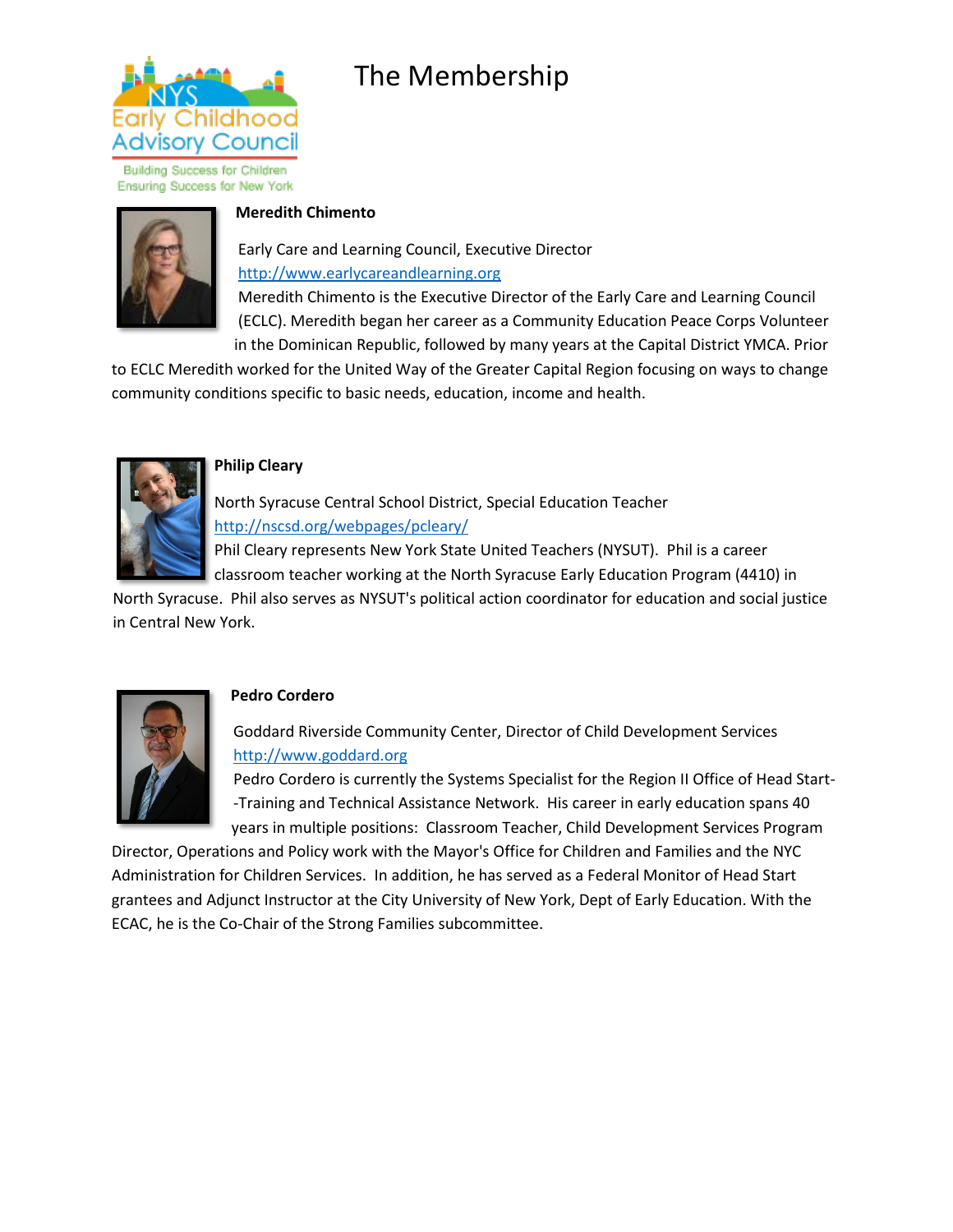

**Building Success for Children Ensuring Success for New York** 



## **Andre Eaton**

The Parent-Child Home Program, New York State Regional Coordinator [http://www.parent-child.org](http://www.parent-child.org/) Andre Eaton is the Regional Coordinator for The Parent-Child Home Program, a home-

based literacy and parenting program for at-risk families. Before joining The Parent-Child Home Program, he worked for Covenant House New York, as Southeastern

Regional Director for Jumpstart for Young Children, Inc. and served as Executive Director of Covenant House Georgia. He is currently a candidate for a Masters of Divinity at The Interdenominational Theological Center and works as a student supervisor to those studying social work.



## **Maggie Evans, C.P.A.**

Agri-Business Child Development (ABCD), Executive Director <http://www.abcdny.org/>

Maggie Evans joined Agri-Business Child Development (ABCD) in 1995 as Director of Finance and became Executive Director in 1999. ABCD serves over 1,500 children annually, with 12 Migrant and Seasonal Head Start centers throughout New York State, a traditional Head Start Program in Seneca County and an Early Head Start Program in

Orange County. Maggie began her career in the corporate world, working at both KeyBank and Earst & Young. She is a member of the CEO/Community Partner Affiliate of the National Migrant and Seasonal Head Start Association's Board of Directors and the New York State Community Services Block Grant Advisory Council.



**Melanie Faby** 

NYS Education Department, Title 1 and Homeless Education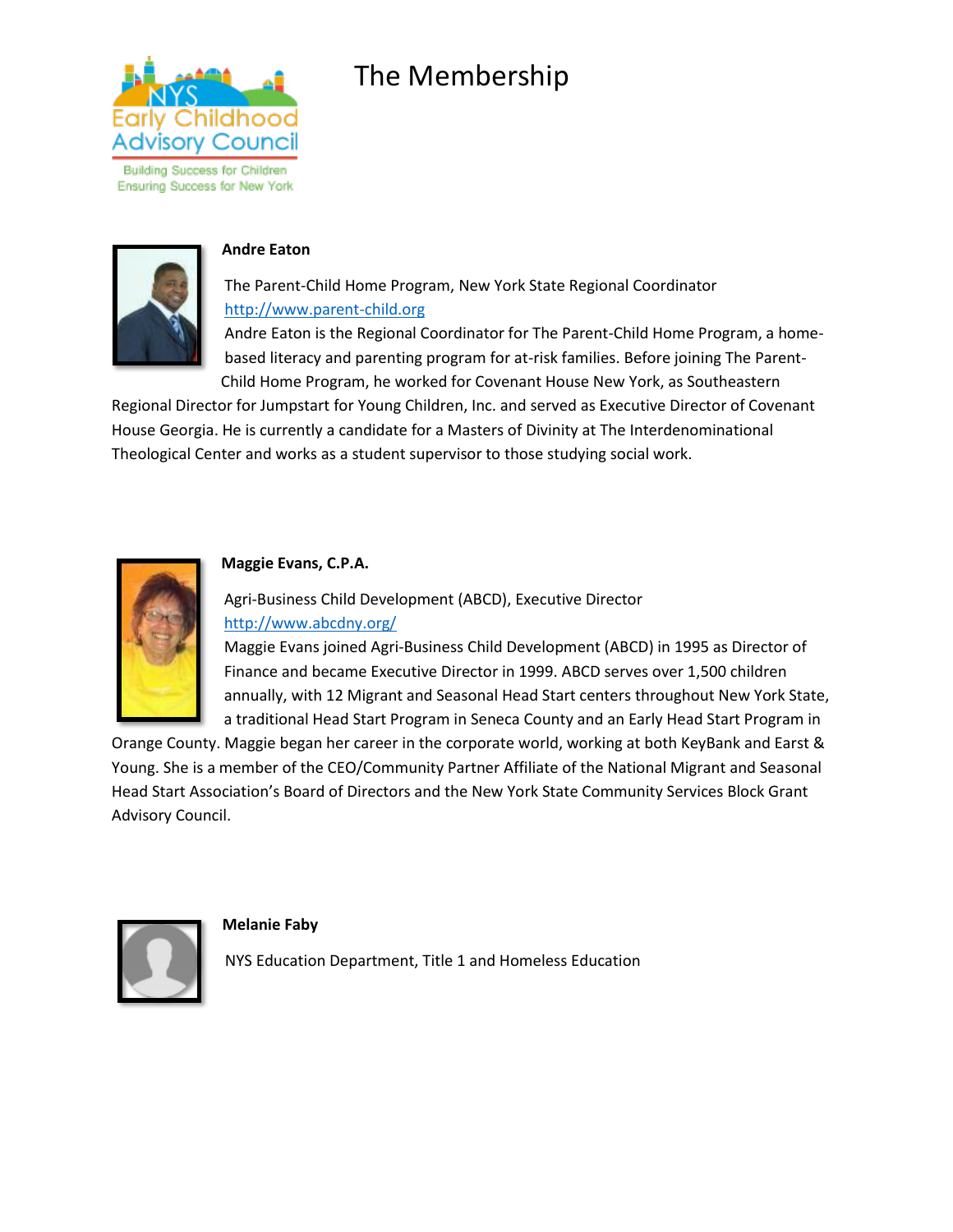

**Building Success for Children Ensuring Success for New York** 



### **Robert G. Frawley**

Early Childhood Policy Consultant

Bob Frawley's work has been directed at building effective systems of supports and services for children and families. This includes working on a variety of research and policy initiatives, including projects addressing such issues as runaway and homeless youth, child abuse and neglect, juvenile justice, prevention programs, and services for

children with disabilities. For the last 23 years, he has focused his efforts primarily on issues related to young children and their families. Bob has led many statewide early childhood initiatives. On the ECAC, he Co-chairs the Coordinated and Responsive Systems Focus Area, which is comprised of six work teams. He also co-chairs the Data Development Work Team. Outside of the ECAC, he supports the Adirondack Birth to Three Alliance, which is a project of the Adirondack Foundation.



#### **Jeanne S. Gallbraith**

State University of New York College at Geneseo, Visiting Assistant Professor of Inclusive Early Childhood Education

Jeanne S. Galbraith begins a new position as a Visiting Assistant Professor of Inclusive Early Childhood Education in the fall at the State University of New York College at

Geneseo (SUNY Geneseo). Prior to this position she was an Assistant Professor and Early Childhood Coordinator at the State University of New York College at Cortland (SUNY Cortland). Dr. Galbraith has worked in the field of early childhood and early childhood special education as a classroom teacher and as a faculty member for over 20 years. Currently, she serves as the President of the New York State Association of Early Childhood Teacher Educators (NYSAECTE).



#### **Doctor Laura V. González-Murphy**

NYS Department of State, Director of Immigration Policy and Research at the

**Doctor Laura V. González-Murphy** serves lead policy advisor on the State's response to federal immigration policies. In this capacity she has led the design and implementation of unique initiatives to ameliorate the human impact of the latest federal immigration policies and

demographic flows, such as Governor Cuomo's [Golden Door](https://urldefense.proofpoint.com/v2/url?u=https-3A__www.governor.ny.gov_news_governor-2Dcuomo-2Dannounces-2Dexpansion-2Dliberty-2Ddefense-2Dproject-2Dprovide-2Denhanced-2Dimmigration-2Dlegal&d=DwMF-g&c=mRWFL96tuqj9V0Jjj4h40ddo0XsmttALwKjAEOCyUjY&r=003hGEA_NWvK6fGKtgc66vlArdI7Bmdl9Oi9bSP2t7A&m=3VYSIUMCqmI3fY_dP0eenEu0zY6kisXRksmPF0mPgBU&s=Ynv9In-j9ExR1BekTXbg_yEhUtcmLXYmxdW1SxYjnOQ&e=) program which provides mental health assistance to immigrant families across New York and the [Ramirez June Navigator,](https://urldefense.proofpoint.com/v2/url?u=https-3A__www.dos.ny.gov_press_2020_ona-2Dpr-2D081220.html&d=DwMF-g&c=mRWFL96tuqj9V0Jjj4h40ddo0XsmttALwKjAEOCyUjY&r=003hGEA_NWvK6fGKtgc66vlArdI7Bmdl9Oi9bSP2t7A&m=3VYSIUMCqmI3fY_dP0eenEu0zY6kisXRksmPF0mPgBU&s=VNOOb8EuLmzhkiW3JdNn8lpyzXGCanFabIRwgwQuzbQ&e=) which focuses on empowering immigrant families with developmental disabilities support as they seek to access services they are entitled to. Prior to this position she served as Director of the Agency's State Office for New Americans (ONA), overseeing the operation of the Office's network of service provides across the state, a model of immigrant integration in the country, and the implementation of [NaturalizeNY,](https://urldefense.proofpoint.com/v2/url?u=https-3A__www.governor.ny.gov_news_governor-2Dcuomo-2Dlaunches-2Dnaturalize-2Dny-2Dfirst-2Dpublic-2Dprivate-2Dpartnership-2Dits-2Dkind-2Dpromote-2Dus&d=DwMF-g&c=mRWFL96tuqj9V0Jjj4h40ddo0XsmttALwKjAEOCyUjY&r=003hGEA_NWvK6fGKtgc66vlArdI7Bmdl9Oi9bSP2t7A&m=3VYSIUMCqmI3fY_dP0eenEu0zY6kisXRksmPF0mPgBU&s=KWWRFWfI48IGdY57SvT2gMi2uLqqqZCfUwz2IhrV7ZU&e=) the first public-private partnership of its kind, aimed at lifting the financial barrier to citizenship faced by New Yorkers. She has also served as consultant on immigration policy issues with the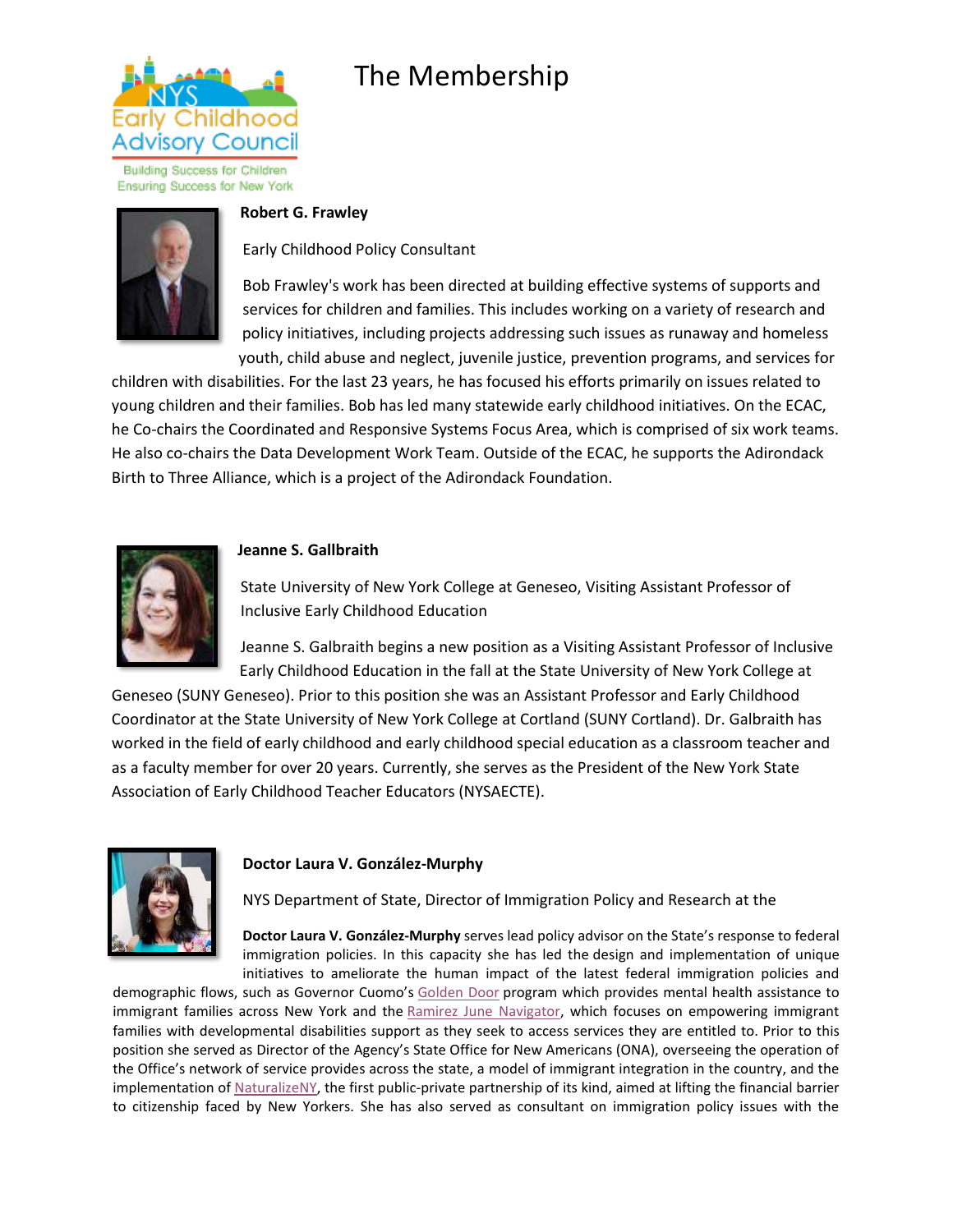



**Building Success for Children Ensuring Success for New York** 

Woodrow Wilson Center for Scholars, Welcoming International and the Mexican Congress, etc. Prior to this position she was a Research Assistant Professor at Rockefeller College, SUNY at Albany, where she has taught a variety of courses on foreign policy, immigration, human rights, and immigration and Latin American politics. She is the recipient of several awards, such as: *El Diario'*s *Mujeres Destacadas*, Mexico's Foreign Ministry's *Mexican American* Leader, and most recently (2020), she was awarded Mexico's highest recognition granted to individuals who have dedicated their lives to improving the well-being of Mexicans and other Latinos outside its borders, the *Othli* [Award.](https://urldefense.proofpoint.com/v2/url?u=https-3A__www.albany.edu_news_97310.php&d=DwMF-g&c=mRWFL96tuqj9V0Jjj4h40ddo0XsmttALwKjAEOCyUjY&r=003hGEA_NWvK6fGKtgc66vlArdI7Bmdl9Oi9bSP2t7A&m=3VYSIUMCqmI3fY_dP0eenEu0zY6kisXRksmPF0mPgBU&s=voAYeOJLqJAmZpZgYbCFEqfC6ElDoJIgdlT9snE-Mbc&e=) González-Murphy earned her PhD in comparative politics and in international relations from SUNY at Albany. She holds an MS in urban planning and environmental studies from Rensselaer Polytechnic Institute and a BS in political science from Elmira College, graduating *suma cum laude* and *Phi Beta Kappa*. book *Protecting Immigrant Rights in Mexico: Understanding the State–Civil Society Nexus*, was re-published by Routledge (June 2015). She is also the author of various papers and book chapters on immigration trends and policies.



#### **Alexis Harrington**

NYS Office for People with Developmental Disabilities, Regional Offices, Deputy Director of Program Implementation

#### [www.opwdd.ny.gov](http://www.opwdd.ny.gov/)

Alexis Harrington supports several program areas at OPWDD including selfdirection, employment and day services, housing, family and support services,

and crisis services. Ms. Harrington has worked in the field of healthcare policy, as a Master of Social Work, focused on Medicaid reform and transformations for more than 8 years and has supported initiatives such as Children's Health Homes and the children's behavioral health transition to Medicaid Managed Care. She has supported policy development and implementation by collaborating with many state agencies over the years such as Office of Children and Family Services, NYS Education Department, NYS Office of Mental Health, NYS Department of Health, and Office of Addiction Services and Supports. She also serves on the Commissioner's Advisory Panel representing NYS Office for People With Developmental Disabilities.



#### **Timothy Hathaway**

Prevent Child Abuse New York, Executive Director [http://www.preventchildabuseny.org](http://www.preventchildabuseny.org/)

Tim Hathaway has served as the Executive Director of Prevent Child Abuse New York since 2014 and in this position he has focused on promoting proven child abuse prevention strategies such as home visiting, community based sex abuse

prevention, advocacy and public awareness. Tim is passionate about eliminating racial disparities, promoting best practice standards to prevent child abuse, excellence in non-profit administration and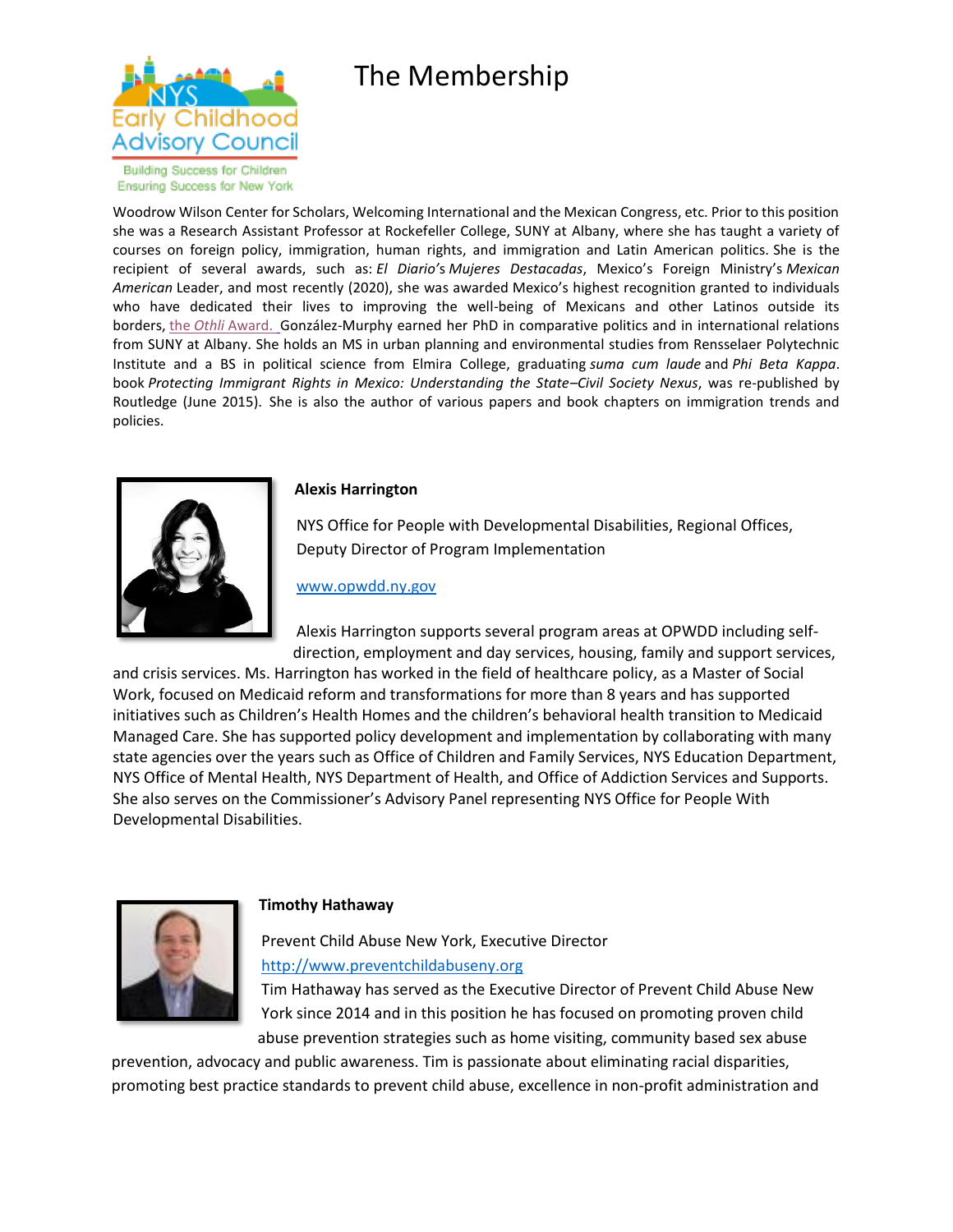

advancing place based, partner-driven solutions. He also believes in the value of professional development and has been a trainer and consultant to early childhood professionals for 25 years. Prior to his work with Prevent Child Abuse New York, Tim was the Executive Director of Prevent Child Abuse in North Dakota and for almost 20 years before that he worked with Head Start programs in a variety of capacities. Very early in his career, he managed and directed early care and learning programs for the YMCA and faith-based communities. In sum, Tim brings nearly 30 years and a great range of experience working with children and families.



## **Liz Isakson, Ph.D.**

Docs for Tots, Executive Director

Dr. Isakson is the Executive Director of Docs for Tots, a non-profit organization that promotes practices, policies, and investments that will enable young children to thrive. Docs for Tots creates linkages between doctors, policymakers, early childhood

practitioners, and other stakeholders to ensure that children grow up healthy. Dr. Isakson is a pediatrician and public health practitioner with over 20 years of experience. She has multiple publications published across the systems of early care and education, health, and family economic security. She teaches advocacy to graduate level students at Mt. Sinai School of Public Health. Dr. Isakson trained in general pediatrics at the Children's Hospital of New York where she was Chief Resident. She received her medical degree from the University of Connecticut Medical School.



#### **Mark K. Jasinski**

Broome County, Preschool Special Education Program Coordinator

Mark brings over 20 years of experience as an educator and school district administrator. As a certified special education teacher and father of two children with special needs he has a keen understanding of the importance of quality early

childhood programming. He serves as a liaison to the New York State Prekindergarten through Grade 3 Administrator's Association where he served as a Past President. In 2007, he served on the Temporary Task Force on Preschool Special Education and continues to advocate for the inclusion of all students in quality early childhood educational settings.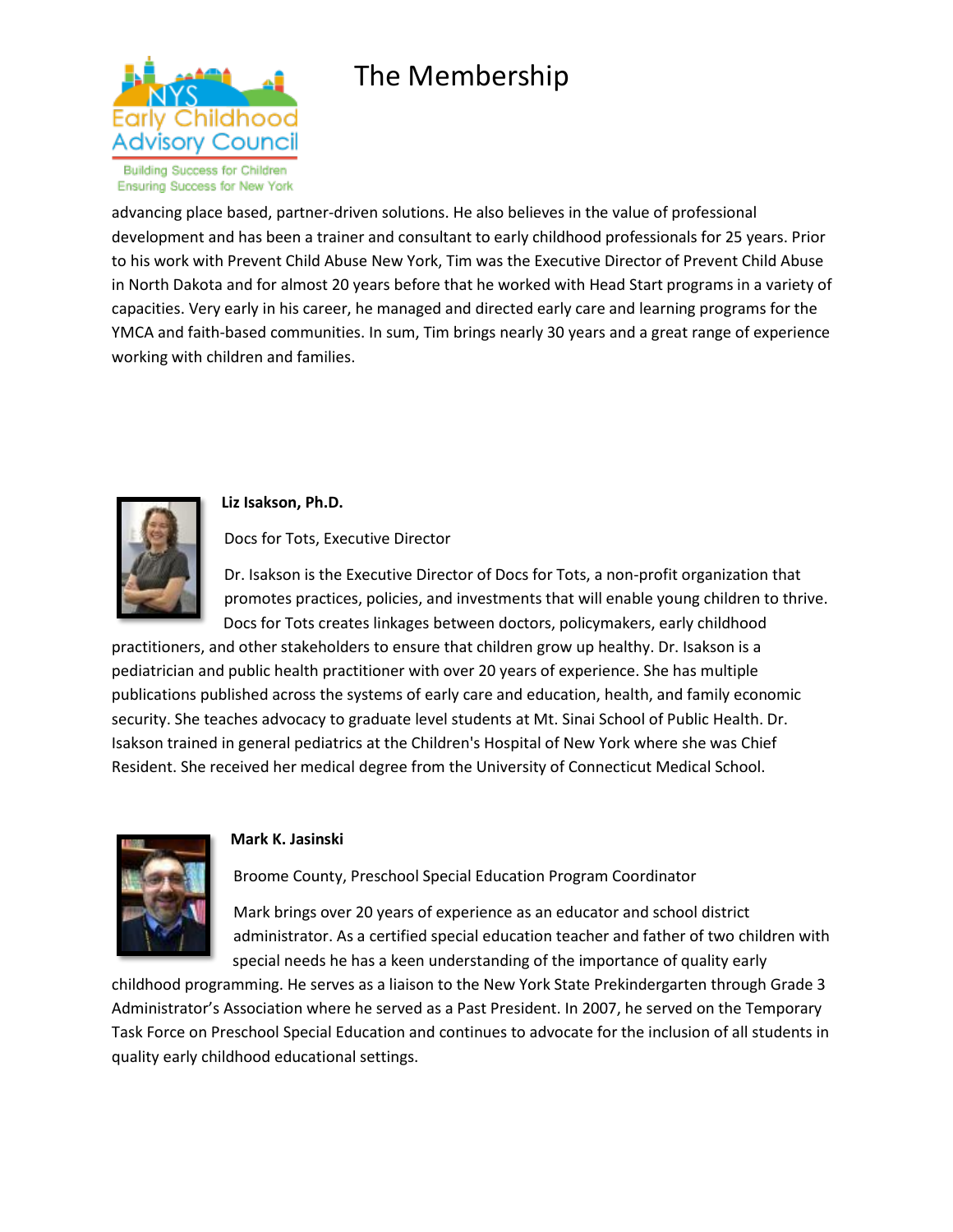

**Ensuring Success for New York** 

## The Membership



#### **Kristen Kerr**

New York State Association for the Education of Young Children, Executive Director [http://www.nysaeyc.org](http://www.nysaeyc.org/)

Kristen is the Executive Director of the New York State Association for the Education of Young Children, (NYSAEYC), a membership association for early

childhood professionals. She first joined NYSAEYC as Public Policy Coordinator and as a longtime member of the association, brings more than 20 years of experience as an early care and education professional. She represented NYSAEYC as co-convener of the Winning Beginning NY coalition.



#### **Abbe Kovacik**

Capital District Child Care Coordinating Council, Inc., Executive Director

Abbe Kovacik is the Executive Director of the Capital District Child Care Coordinating Council, Inc. located in Albany, NY. The Capital District Child Care Council is a non-profit agency focused on improving the quality of early childhood

education and after-school programming across the community. Abbe served as faculty at Schenectady County Community College, Fulton Montgomery Community College, and at the College of Saint Rose where she taught courses in early childhood education. Abbe holds a B.S. in Psychology from Messiah College in Grantham, Pennsylvania, and a Master of Education in Educational Psychology from the College of Saint Rose. She is the co-author of Observing and Understanding Child Development: A Child Development Manual published by Delmar Cengage Learning.



#### **Dr. Ralph Marino, Jr.**

Hewlett-Woodmere Public Schools, School Superintendent

Dr. Ralph Marino is the Superintendent of Hewlett-Woodmere Public Schools, a District comprised of approximately 3,100 students. Dr. Marino's background in education spans nearly 24 years. He has served as Superintendent of both

Horseheads and Hunter-Tannersville School Districts. In addition, Dr. Marino served as the Middle and High School Principal at Hunter-Tannsersville, as well as the Middle School Assistant Principal at the Ravena-Coeymans-Selkirk School District. He also has classroom teaching experience. Currently, Dr. Marino serves on the Governing Board of the American Association of School Administrators. He also is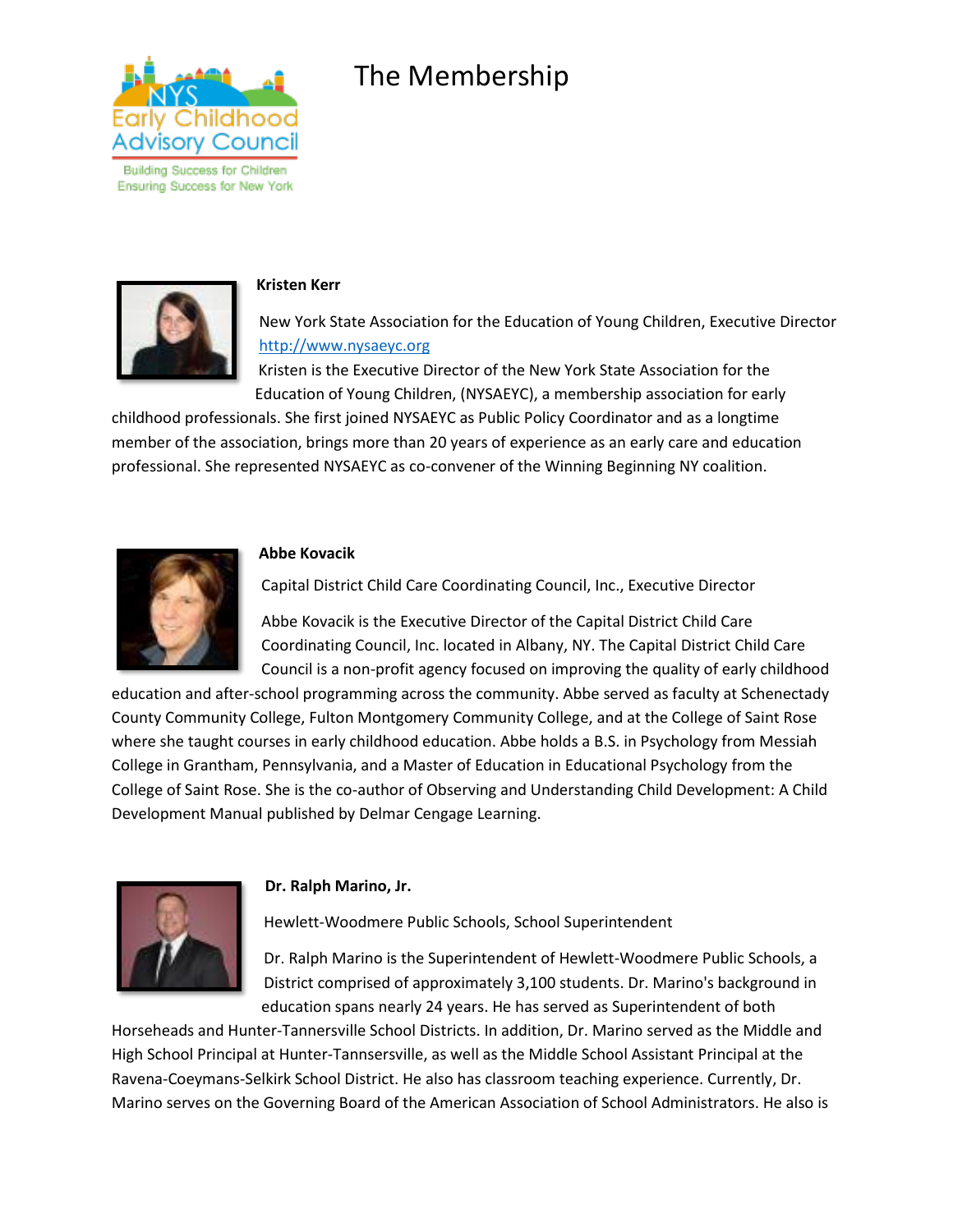

**Ensuring Success for New York** 

an active member of the National Association for Supervision and Curriculum Development and the New York State Association of School Business Officials.



## **Lisa Mars**

CA Technologies

CA Technologies has offered childcare to employees since 1992. These programs are fully-accredited Montessori Children's Centers located in Islandia as well as several other sites in the United States, the United Kingdom Australia and Hyderabad, India.

Young school children around the world accompany their mothers and fathers to CA Technologies offices and it is the only corporation to have onsite Montessori programs that simultaneously are recognized by the Association Montessori International and accredited by the National Association for the Education of Young Children.



## **Larry Marx**

CA Technologies

Larry Marx is CEO of [The Children's Agenda,](https://urldefense.proofpoint.com/v2/url?u=http-3A__thechildrensagenda.org_&d=DwMGaQ&c=mRWFL96tuqj9V0Jjj4h40ddo0XsmttALwKjAEOCyUjY&r=003hGEA_NWvK6fGKtgc66vlArdI7Bmdl9Oi9bSP2t7A&m=FP0p4FlLMp3NUuzdpet6CMMKyt_UCZ2-cKnAjNmELsw&s=u6BLytxwIz2bvzQsFHl8RZebka9jZXoIx977DC0637o&e=) an advocacy organization for effective policies and evidence-based solutions for the health, education and success of children, especially those who are vulnerable because of poverty, racism, health

inequities and trauma. Larry has been an organizer and leader of political campaigns and social change organizations for the past 40 years. He serves on the Rochester-Monroe Anti-Poverty Initiative, ROC the Future, and is past co-chair of the Board of Directors of the national Partnership for America's Children, a network of 52 state and local children's advocacy organizations in 44 states.



## **Janice M. Molnar, Ph.D.**

New York State Office of Children and Family Services, Deputy Commissioner, Division of Child Care Services<http://ocfs.ny.gov/main/childcare/>

Janice M. Molnar, Ph.D. is Deputy Commissioner of the Division of Child Care Services in the New York State Office of Children and Family Services (OCFS), providing

oversight and monitoring of more than 21,000 regulated child care providers and another 47,000 legally-exempt providers in New York State. Trained as a developmental psychologist, her 30-year career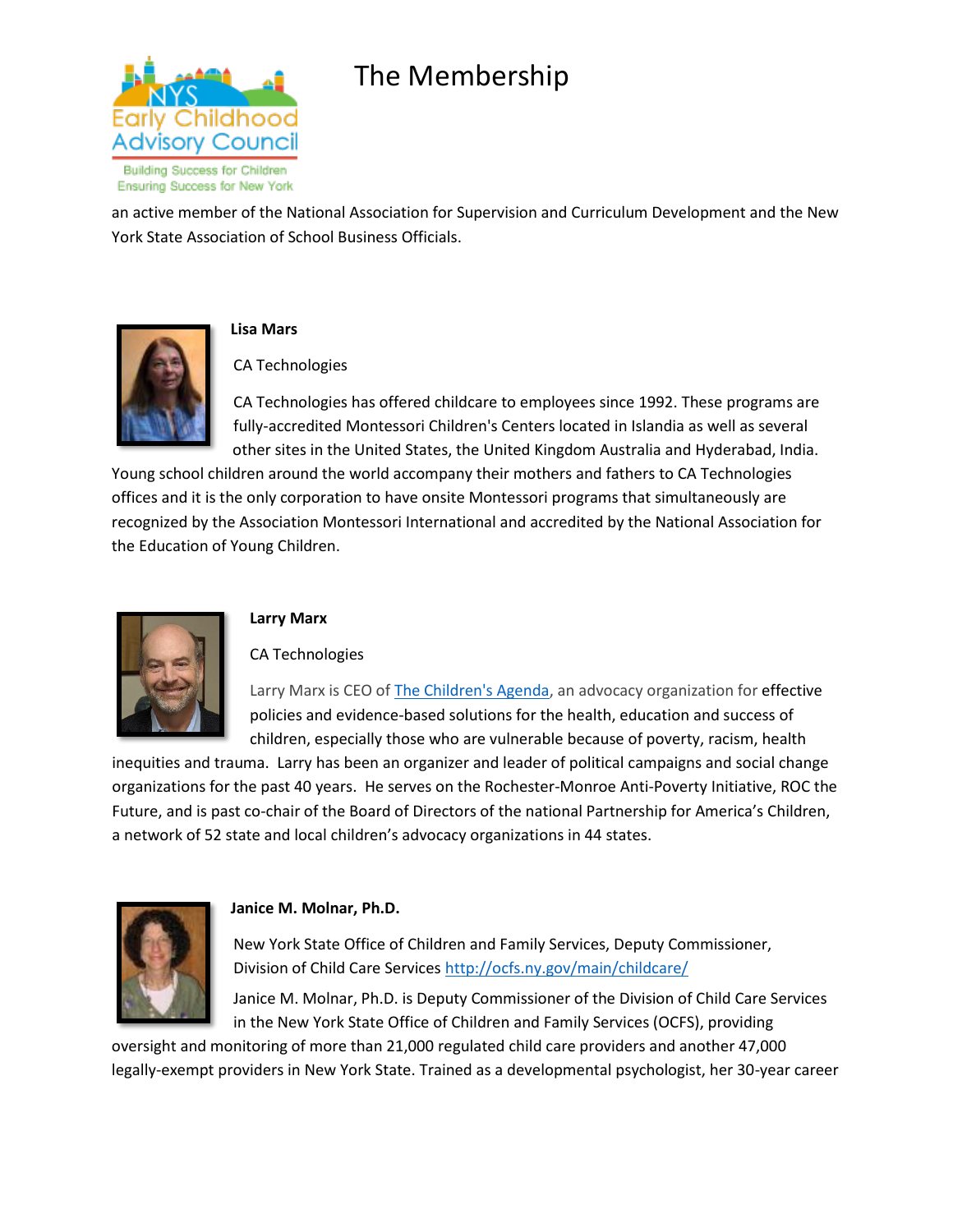

**Building Success for Children Ensuring Success for New York** 

includes work in the public and non-profit sectors, concentrating on program and policy issues affecting children, youth, and families.



## **Jenn O'Connor**

Prevent Child Abuse New York, Director of Policy and Advocacy [http://http://www.preventchildabuseny.org/](http://http/www.preventchildabuseny.org/)

Jenn O'Connor is the Director of Policy and Advocacy for Prevent Child Abuse New York, where she focuses on impacting the root causes of abuse through

policy change, thereby strengthening families and the systems that serve them. She also co-chairs Winning Beginning NY and sits on several nonprofit boards. Over the last two decades, Jenn has acquired expertise in maternal and child health, mental health, and early learning. From championing the expansion of health insurance coverage at the National Conference of Insurance Legislators; to creating the mental health program at the National Governors Association; to advocating for a comprehensive home visiting system at the Schuyler Center for Analysis and Advocacy; to leveraging the voices of law enforcement, business, and retired military leaders as NYS Director of Council for a Strong America; she has demonstrated her effectiveness in affecting policy change. Jenn has served as staff for both the Senate Majority (Republican) and the Assembly Majority (Democrat). She has a degree in Creative Writing Arts and a minor in Sociology, as well as a certificate in non-profit management and leadership from Rockefeller College of Public Affairs and Policy. Last but certainly not least Jenn is the former (but still active!) foster parent of a teenage girl and pet parent to Zelda.



## **Jackie Orr**

NYS Community Action Association

## <https://www.nyscommunityaction.org/>

Jackie is currently the New York State Community Action Association (NYSCAA) CEO and has been since 2018. NYSCAA is the membership association, providing training

and technical assistance to the 47 Community Action Agencies across the state. Jackie worked at NYSCAA as the Director of Operations at NYSCAA from 2010-2016. She left NYSCAA to work for the National Association for State Community Services Programs (NASCSP) as the CSBG State Assistance Director. During her time with NASCSP, Jackie worked to assist state offices with their management of Community Service Block Grant (CSBG) responsibilities, helped to organize the new CSBG Annual Report and created tools and resources for state office administrators. Jackie is a Certified Results Oriented Management and Accountability (ROMA) Master Trainer and has several years of experience in facilitation and training. She has also worked in community-based organizations in the areas of mental health and literacy.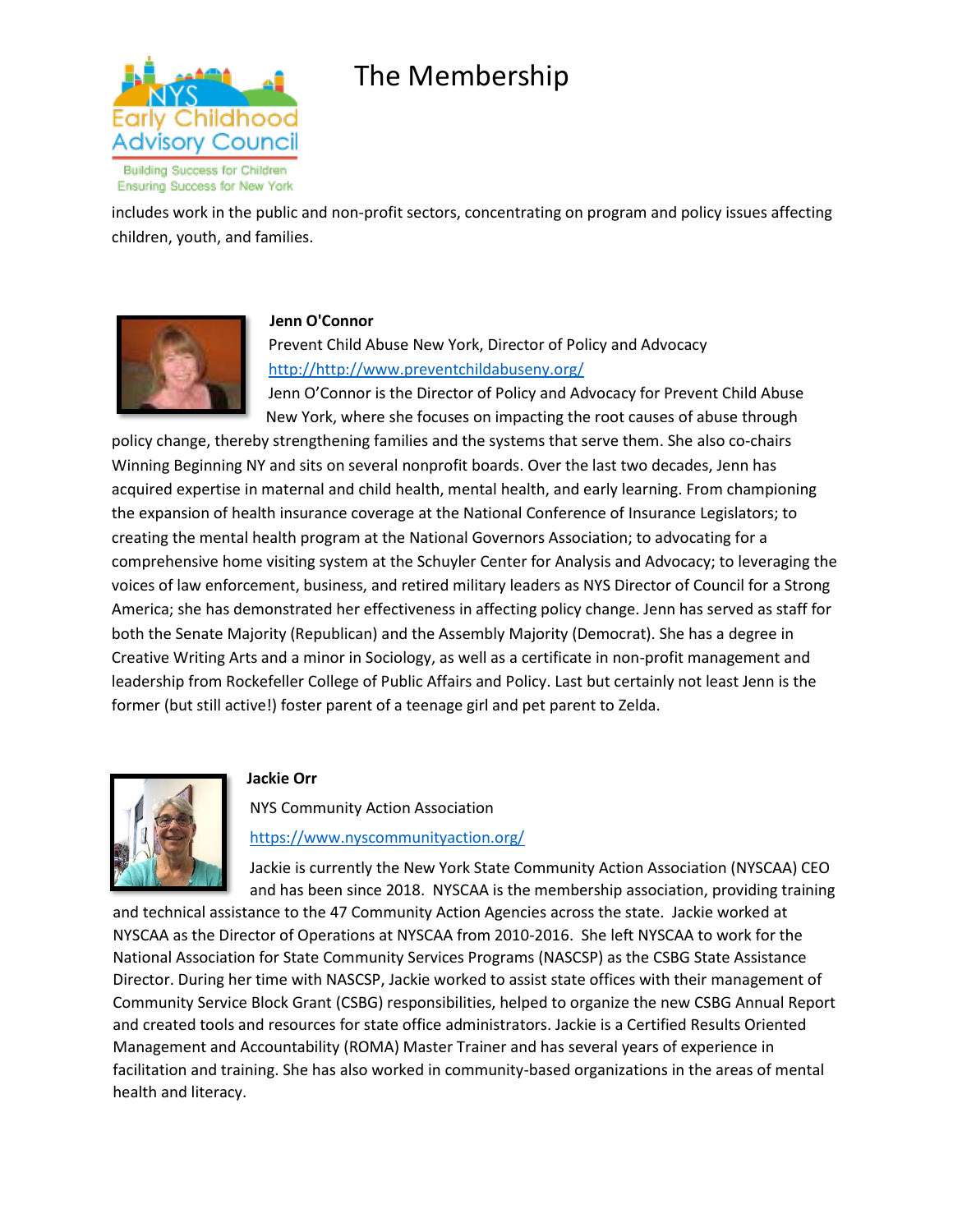

**Building Success for Children Ensuring Success for New York** 



#### **Raymond Pierce**

NYS Department of Health, Bureau of Early Intervention

Ray Pierce is the Director of the Early Intervention Program in New York State which serves nearly 70,000 children and families. He has over 20 years of experience helping people with disabilities to live independently in the community

with appropriate services and supports. His previous experience includes working at state rehabilitation and developmental disability agencies in NYS and Massachusetts. In the nonprofit world, he enjoyed assisting people to access public benefits, employment, housing, and health care. A Binghamton University graduate, Mr. Pierce concentrated his studies in human development, public administration, and leadership.



## **Tina Rose-Turriglio**

New York State Education Department, Project Coordinator for the Federal Preschool Development Expansion Grant [http://http://www.p12.nysed.gov/earlylearning/](http://http/www.p12.nysed.gov/earlylearning/)

Tina Rose-Turriglio is a Project Coordinator for the federal Preschool Development Expansion Grant at the New York State Education Department. Prior to working at NYSED , she worked as a trainer for the Capital District Child Care Council. Additionally, she has worked at Head Start as an Education Coordinator and Director and has taught courses in teacher education at the College of St. Rose, Schenectady County Community College and the Community College of Vermont in Bennington. She has an ED in Early Childhood Education from Northcentral University in Arizona.



#### **Rebecca Sanin**

Health and Welfare Council of Long Island

Rebecca Sanin is the President/CEO of the Health and Welfare Council of Long Island (HWCLI), an umbrella organization for the nonprofit sector in the region that advances social justice and equitable human service delivery systems. Prior to this position, she served for five years as an Assistant Deputy County Executive for Suffolk County

Executive Steven Bellone and has extensive experience in the nonprofit and government sector working on critical issues that impact community development. In addition, she has taught various Psychology courses as an adjunct professor at Dowling College, Suffolk Community College, and Iona College, teaching undergraduate students.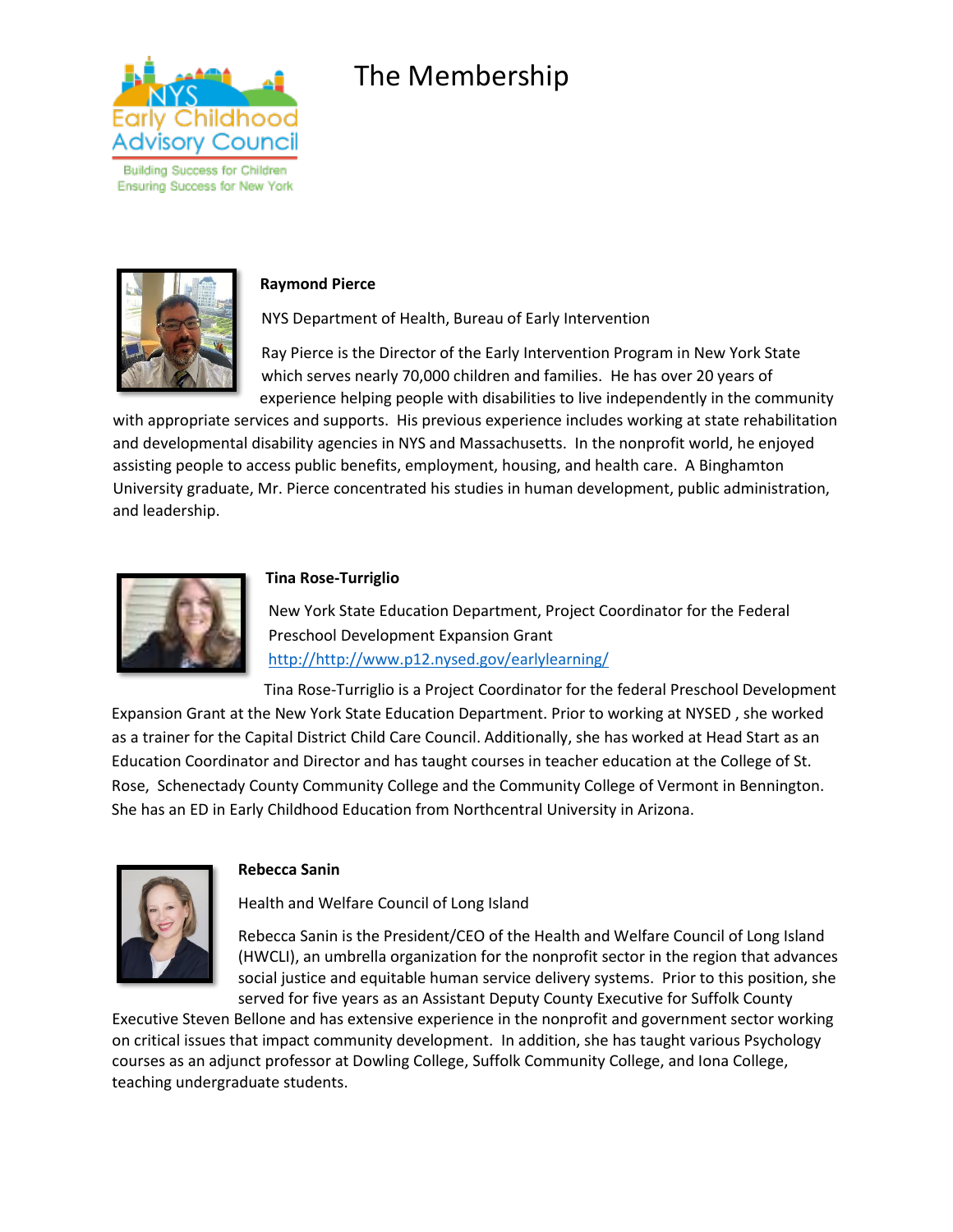

**Building Success for Children Ensuring Success for New York** 



#### **Beth Starks**

Teacher Education program at Jamestown Community College, Assistant Professor and the Early Childhood Education Coordinator

Founder and Executive Director of Chautauqua Lake Child Care Center

Beth Starks is an Assistant Professor and the Early Childhood Education Coordinator on the faculty in the Teacher Education program at Jamestown Community College, Founder and Executive Director of Chautauqua Lake Child Care Center, and a Level 3 NYS Early Learning Credentialed Trainer. She recently received Child Care Exchange magazine's Exceptional Emerging Leader award. Beth has her Bachelor's Degree in Elementary Education with an Early Childhood Annotation and her Master's Degree in Curriculum and Instruction. Beth has many years of experience with young children and their families in the public school, in-home child care and center-based child care. She also has over 10 years of experience facilitating professional development for providers, teachers and pre-service educators. Beth also spends time consulting and serves on many local boards, coalitions and committees, including the NYAEYC board, the Winning Beginning steering committee, and the Governor's Early Childhood Advisory Council. Beth lives in Mayville, NY with her husband and 3 children (Ethan - 14, Aiden - 10, & Ella - 5).



## **Lauri Strano**

Children's Institute, Director of Programs

As the Director of Programs and Services at Children's Institute, Lauri Strano manages large-scale community-wide collaborations and assessment systems serving young children and youth. Her experience includes working with providers, parents, and

policymakers in the context of local, state, and federally funded grants and initiatives. She holds BS degrees from University of Rochester in Psychology and Political Science, and an MS in Elementary Education and NYS certification with specialization in early childhood from Nazareth College. Lauri also has fifteen years of experience in early childhood development programs as an administrator, teacher, and caregiver.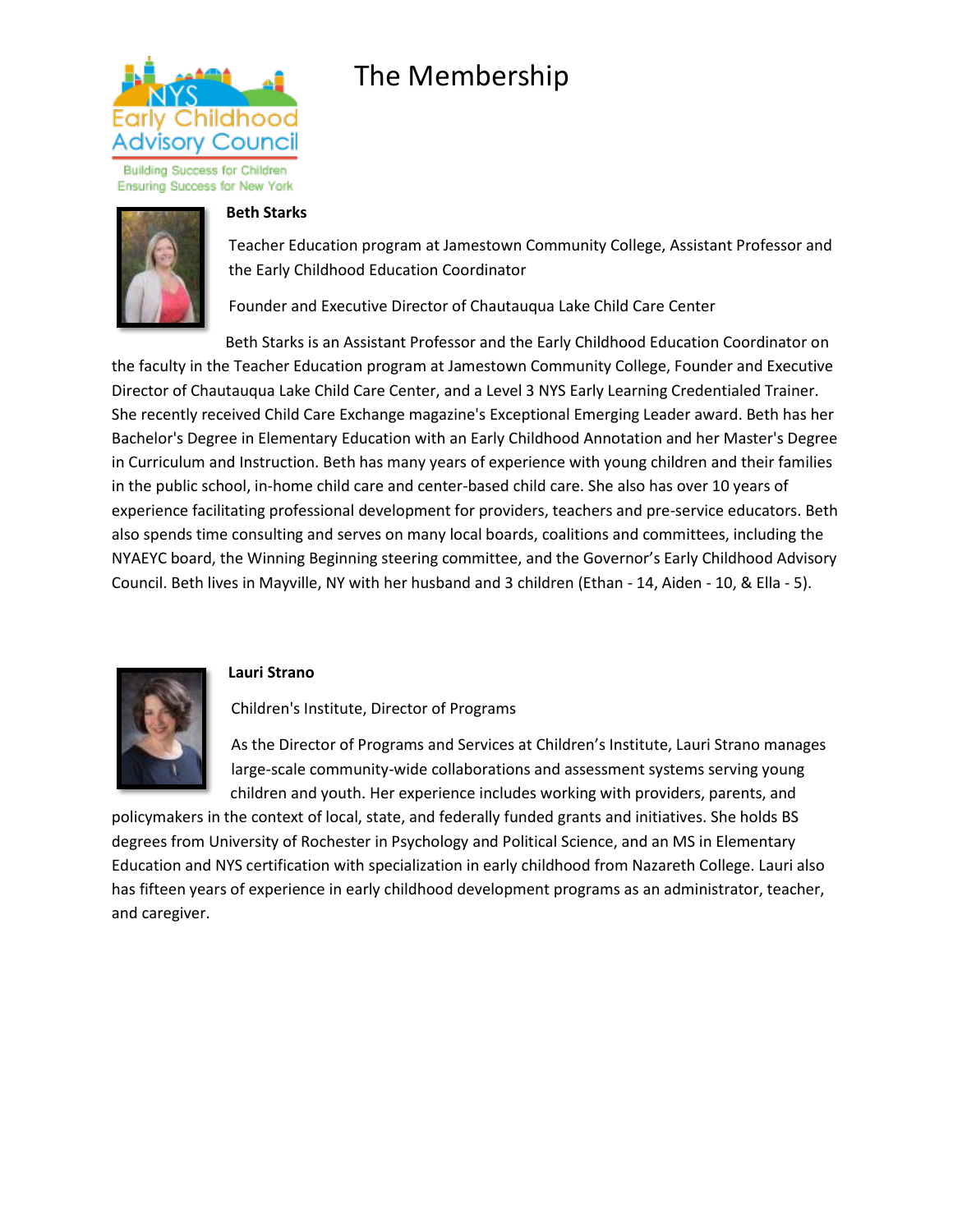

**Building Success for Children Ensuring Success for New York** 



### **Vanessa Threatte**

State University of New York Charter Schools Institute, Executive Deputy Director for Best Practices and Partnerships

Vanessa Threatte serves as Executive Deputy Director for Best Practices and Partnerships at the State University of New York Charter Schools Institute. Ms. Threatte is responsible for highlighting effective models of practice through the documentation and dissemination of existing and/or new evidencebased practices, research, and innovations from the SUNY portfolio of charter schools. Additionally, she is responsible for identifying and maintaining strategic partnerships that support the exchange of good practice and further the effectiveness of the Institute. Ms. Threatte previously served as the Executive Director of the NYS Cradle to Career (C2C) Alliance, a SUNY effort focused on strengthening New York's education pipeline by improving outcomes for students from birth, through college, and to career. She brings to the Institute her leadership and education experience helping to found a charter school, and her work as a classroom teacher, administrator, and principal, where she worked to ensure the quality of educational experiences for high-risk, high-need, urban populations. Additionally, Ms. Threatte brings her understanding of social, emotional, and mental health needs from her clinical training as an art therapist and her work with children and adults with a variety of special needs. She received her Bachelor of Arts degree from Dartmouth College, a Master of Arts in Art Therapy from the School of the Art Institute of Chicago, and dual Master of Science degrees in both Special Education and Literacy from the University at Albany.



## **Carolyn L. Wiggins**

NYS Head Start Association, Fort George Community Services, Executive Director/CEO [http://www.fortgeorgecenter.org](http://www.fortgeorgecenter.org/)

Carolyn brings over 30 years of experience as an early childhood and higher education administrator to the Head Start Community. She is skilled in nonprofit organizations,

event planning, program evaluation, strategic planning and organizational development. She holds a Bachelor of Arts in Early Childhood Education from Antioch College and a Master of Education from Antioch College Graduate School of Education in Elementary Education. She holds both New York State Permanent Teacher's Certification and California Community College Instructor's Credential in Early Childhood Education, valid for life. Under Carolyn's leadership she has expanded Fort George from a NYC Head Start Delegate Agency, serving 186 children, to a Direct Head Start/ Early Head Start Grantee serving 422 children. The agency now covers two boroughs and four communities: Washington Heights, West Harlem, and Hamilton Heights in Manhattan and Morrisania in the Bronx. In partnership with NYP